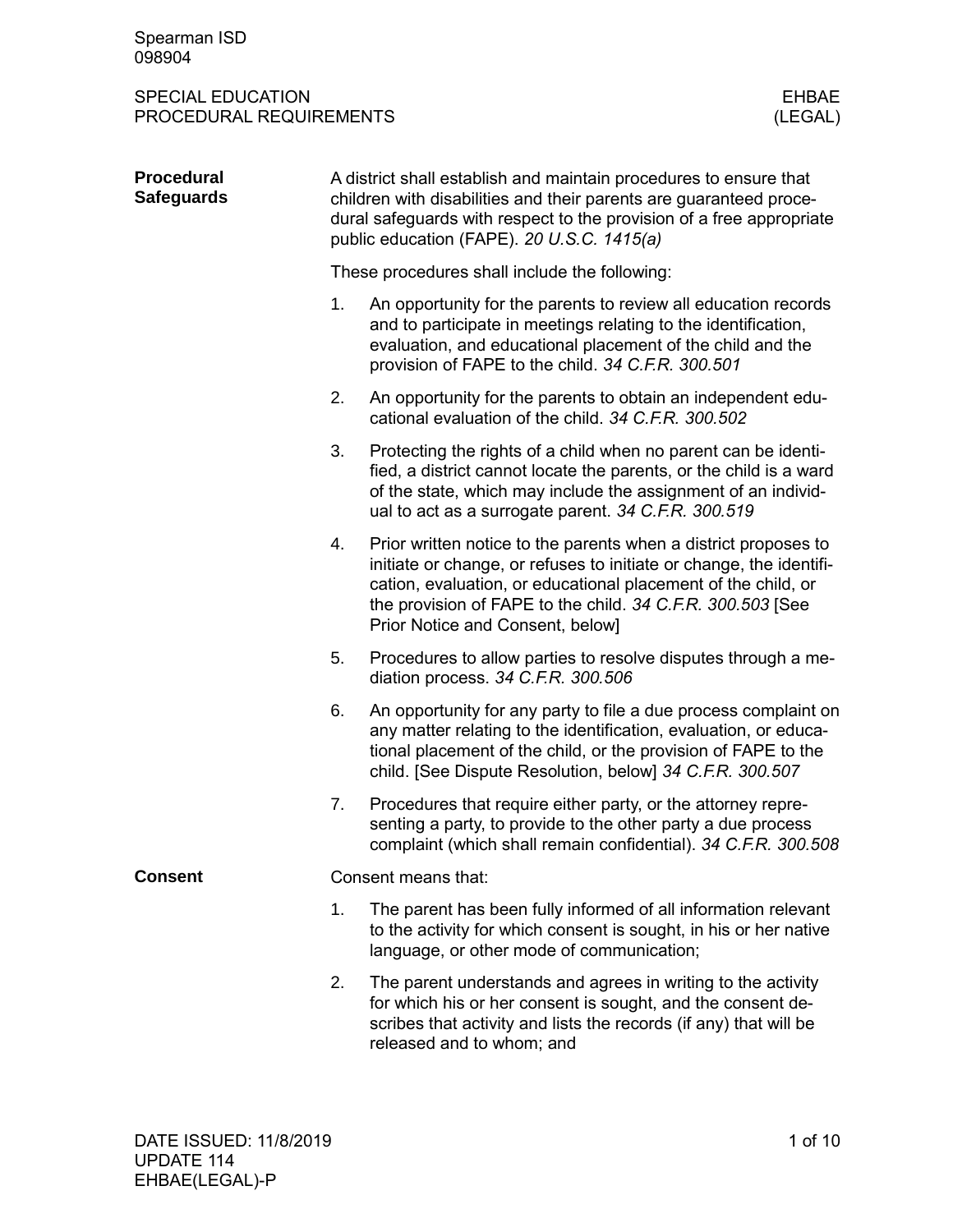|                                               | 3.                                                                                                                                                           | The parent understands that the granting of consent is volun-<br>tary on the part of the parent and may be revoked at any time.<br>A revocation of consent is not retroactive.                                                                                                                                                                             |  |  |
|-----------------------------------------------|--------------------------------------------------------------------------------------------------------------------------------------------------------------|------------------------------------------------------------------------------------------------------------------------------------------------------------------------------------------------------------------------------------------------------------------------------------------------------------------------------------------------------------|--|--|
|                                               |                                                                                                                                                              | If the parent revokes consent in writing for his or her child's<br>receipt of services after the child is initially provided special<br>education and related services, the district is not required to<br>amend the child's education records to remove any refer-<br>ences to the child's receipt of services because of the revoca-<br>tion of consent. |  |  |
|                                               |                                                                                                                                                              | 34 C.F.R. 300.9                                                                                                                                                                                                                                                                                                                                            |  |  |
| <b>Language of Notices</b>                    |                                                                                                                                                              | The procedural safeguards and prior notices described below must<br>be written in language understandable to the general public. The<br>notice must be provided in the native language of the parent or<br>other mode of communication used by the parent, unless it is<br>clearly not feasible to do so. 34 C.F.R. 300.503(c), .504(d)                    |  |  |
| <b>Electronic Delivery</b><br>of Notices      |                                                                                                                                                              | A parent may elect to receive the procedural safeguards notice,<br>prior notice, or notice of due process complaint by electronic mail if<br>a district makes that option available. 34 C.F.R. 300.505                                                                                                                                                     |  |  |
| <b>Procedural</b><br><b>Safeguards Notice</b> | A district shall provide a copy of the procedural safeguards to par-<br>ents only one time a year, except that a copy also shall be given to<br>the parents: |                                                                                                                                                                                                                                                                                                                                                            |  |  |
|                                               | 1.                                                                                                                                                           | Upon initial referral or parental request for evaluation;                                                                                                                                                                                                                                                                                                  |  |  |
|                                               | 2.                                                                                                                                                           | Upon receipt of the first state complaint and upon receipt of<br>the first due process complaint in a school year;                                                                                                                                                                                                                                         |  |  |
|                                               | 3.                                                                                                                                                           | On the date of a decision to make a disciplinary removal that<br>is a change in placement; and                                                                                                                                                                                                                                                             |  |  |
|                                               | 4.                                                                                                                                                           | Upon request by a parent.                                                                                                                                                                                                                                                                                                                                  |  |  |
|                                               | A district may place a current copy of the procedural safeguards<br>notice on its website, if it has one.                                                    |                                                                                                                                                                                                                                                                                                                                                            |  |  |
| <b>Contents of Notice</b>                     |                                                                                                                                                              | The notice shall include a full explanation of the procedural safe-<br>guards relating to:                                                                                                                                                                                                                                                                 |  |  |
|                                               | 1.                                                                                                                                                           | Independent educational evaluations;                                                                                                                                                                                                                                                                                                                       |  |  |
|                                               | 2.                                                                                                                                                           | Prior written notice;                                                                                                                                                                                                                                                                                                                                      |  |  |
|                                               | 3.                                                                                                                                                           | Parental consent;                                                                                                                                                                                                                                                                                                                                          |  |  |
|                                               | 4.                                                                                                                                                           | Access to educational records;                                                                                                                                                                                                                                                                                                                             |  |  |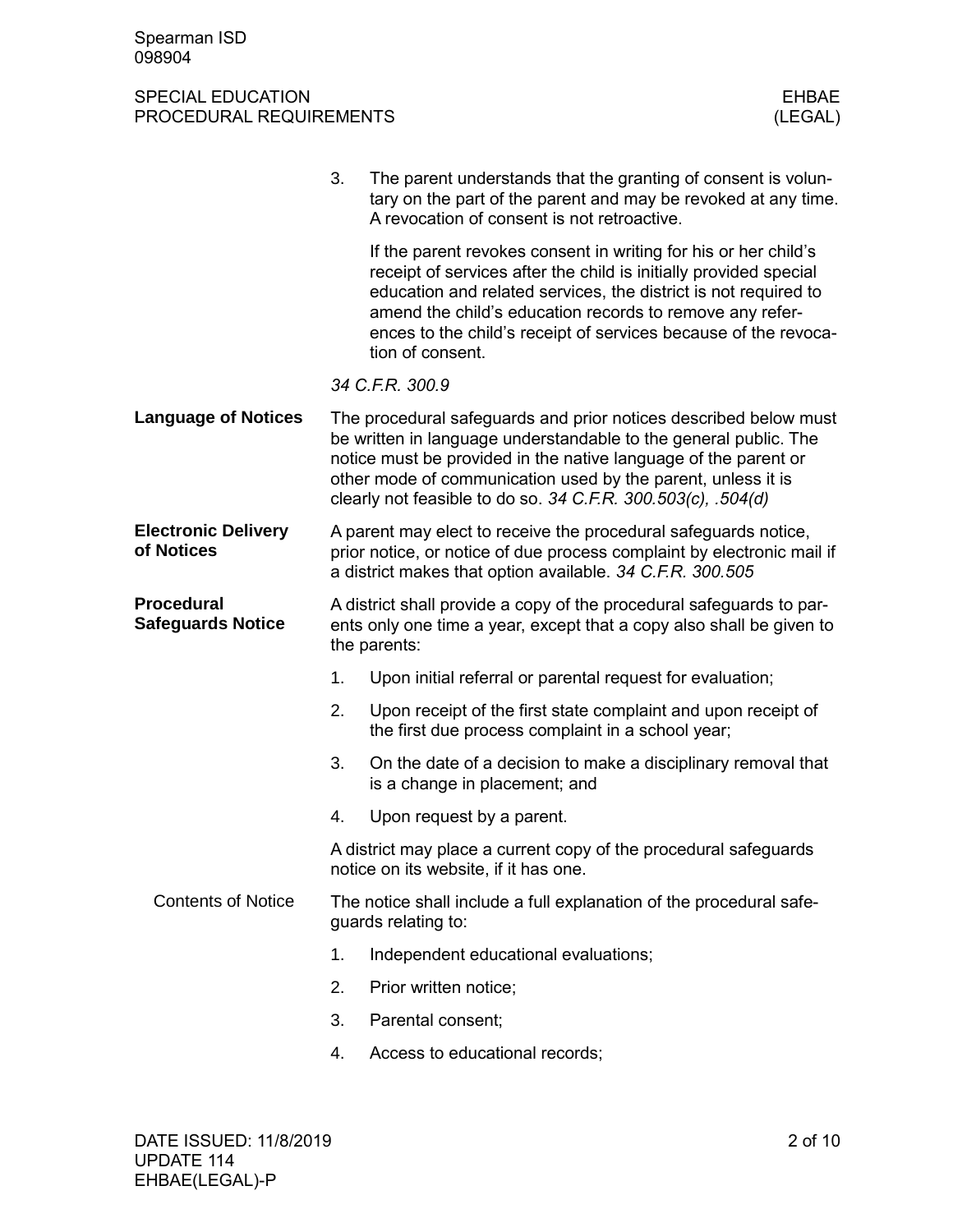|                                           | 5.                                                                                                                                                                                                                                                                                                                     | cluding: | Opportunity to present and resolve complaints through the<br>due process complaint and state complaint procedures, in-                                                                                                                                                  |
|-------------------------------------------|------------------------------------------------------------------------------------------------------------------------------------------------------------------------------------------------------------------------------------------------------------------------------------------------------------------------|----------|-------------------------------------------------------------------------------------------------------------------------------------------------------------------------------------------------------------------------------------------------------------------------|
|                                           |                                                                                                                                                                                                                                                                                                                        | a.       | The time period in which to file a complaint;                                                                                                                                                                                                                           |
|                                           |                                                                                                                                                                                                                                                                                                                        | b.       | The opportunity for the district to resolve the complaint;<br>and                                                                                                                                                                                                       |
|                                           |                                                                                                                                                                                                                                                                                                                        | C.       | The difference between the due process complaint and<br>the state complaint procedures, including the jurisdiction<br>of each procedure, what issues may be raised, filing and<br>decisional timelines, and relevant procedures.                                        |
|                                           | 6.                                                                                                                                                                                                                                                                                                                     |          | The availability of mediation;                                                                                                                                                                                                                                          |
|                                           | 7.                                                                                                                                                                                                                                                                                                                     |          | The child's placement during pendency of any due process<br>proceedings;                                                                                                                                                                                                |
|                                           | 8.                                                                                                                                                                                                                                                                                                                     |          | Procedures for children who are subject to placement in an in-<br>terim alternative educational setting;                                                                                                                                                                |
|                                           | 9.                                                                                                                                                                                                                                                                                                                     |          | Requirements for unilateral placement by parents of children<br>in private schools at public expense;                                                                                                                                                                   |
|                                           | 10.                                                                                                                                                                                                                                                                                                                    |          | Hearings on due process complaints, including requirements<br>for disclosure of evaluation results and recommendations;                                                                                                                                                 |
|                                           | 11.                                                                                                                                                                                                                                                                                                                    |          | Civil actions, including the time period in which to file such ac-<br>tions; and                                                                                                                                                                                        |
|                                           |                                                                                                                                                                                                                                                                                                                        |          | 12. Attorneys' fees.                                                                                                                                                                                                                                                    |
|                                           |                                                                                                                                                                                                                                                                                                                        |          | 20 U.S.C. 1415(a)-(b), (d); 34 C.F.R. 300.504                                                                                                                                                                                                                           |
| <b>Prior Notice and</b><br><b>Consent</b> | A district shall provide prior written notice to the parents a reasona-<br>ble time before the district proposes to initiate or change, or re-<br>fuses to initiate or change, the identification, evaluation, or educa-<br>tional placement of a child or the provision of FAPE to the child. 34<br>C.F.R. 300.503(a) |          |                                                                                                                                                                                                                                                                         |
|                                           |                                                                                                                                                                                                                                                                                                                        |          | Notice must be provided to the parent in the parent's native lan-<br>guage or other mode of communication at least five school days<br>before the school district proposes or refuses the action unless the<br>parent agrees to a shorter time frame. 19 TAC 89.1050(h) |
| <b>Contents of Notice</b>                 |                                                                                                                                                                                                                                                                                                                        |          | The notice must include:                                                                                                                                                                                                                                                |
|                                           | 1.                                                                                                                                                                                                                                                                                                                     |          | A description of the action proposed or refused by the district;                                                                                                                                                                                                        |
|                                           | 2.                                                                                                                                                                                                                                                                                                                     |          | An explanation of why the district proposes or refuses to take<br>the action;                                                                                                                                                                                           |
|                                           |                                                                                                                                                                                                                                                                                                                        |          |                                                                                                                                                                                                                                                                         |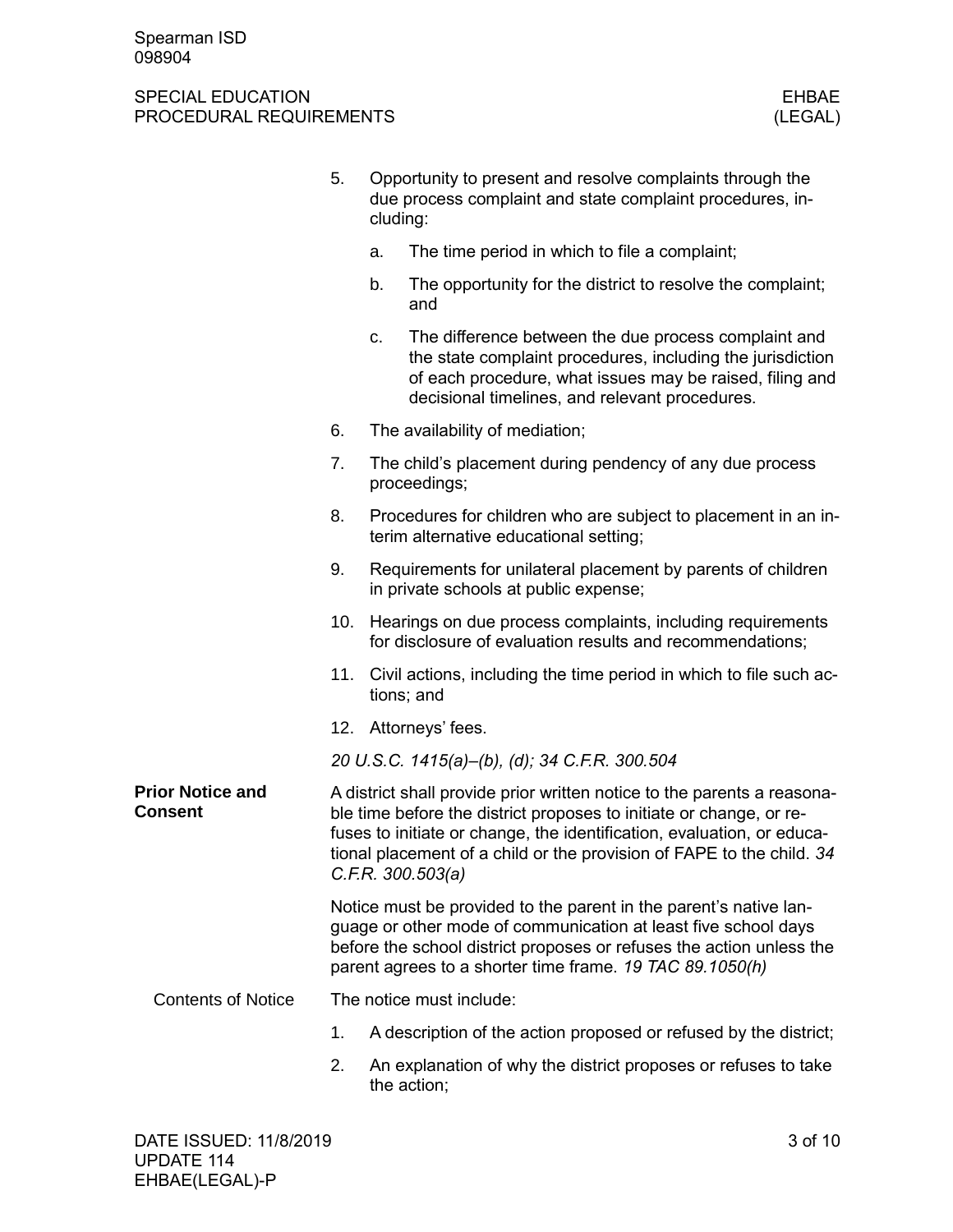|                                                          | 3.                                                                                                                                                                                                                                                                                                                                                       | A description of each evaluation procedure, assessment, rec-<br>ord, or report the district used as a basis for the proposed or<br>refused action;                                                                                                                                 |  |  |  |  |  |
|----------------------------------------------------------|----------------------------------------------------------------------------------------------------------------------------------------------------------------------------------------------------------------------------------------------------------------------------------------------------------------------------------------------------------|------------------------------------------------------------------------------------------------------------------------------------------------------------------------------------------------------------------------------------------------------------------------------------|--|--|--|--|--|
|                                                          | 4.                                                                                                                                                                                                                                                                                                                                                       | A statement that the parents have protection under the proce-<br>dural safeguards and, if this notice is not an initial referral for<br>evaluation, the means by which a copy of the procedural safe-<br>guards can be obtained;                                                   |  |  |  |  |  |
|                                                          | 5.                                                                                                                                                                                                                                                                                                                                                       | Sources for parents to contact to obtain assistance in under-<br>standing the Individuals with Disabilities Act (IDEA) rules;                                                                                                                                                      |  |  |  |  |  |
|                                                          | 6.                                                                                                                                                                                                                                                                                                                                                       | A description of other options the admission, review, and dis-<br>missal (ARD) committee [see EHBAB] considered and the<br>reasons why those options were rejected; and                                                                                                            |  |  |  |  |  |
|                                                          | 7.                                                                                                                                                                                                                                                                                                                                                       | A description of other factors that are relevant to the district's<br>proposal or refusal.                                                                                                                                                                                         |  |  |  |  |  |
|                                                          |                                                                                                                                                                                                                                                                                                                                                          | 34 C.F.R. 300.503(b)                                                                                                                                                                                                                                                               |  |  |  |  |  |
| Consent to Initial<br>Evaluation                         | Before a district conducts an initial evaluation, it shall provide prior<br>written notice, including a description of any evaluation the district<br>proposes to conduct, and obtain informed consent for the evalua-<br>tion from the parents. 20 U.S.C. $1414(a)(1)(D)$ , (E); 34 C.F.R.<br>300.304(a)                                                |                                                                                                                                                                                                                                                                                    |  |  |  |  |  |
| <b>Consent to Services</b>                               | A district shall seek informed consent from the parent before<br>providing special education and related services to a child. 20<br>U.S.C. $1414(a)(1)(D)$ [See EHBAA]                                                                                                                                                                                   |                                                                                                                                                                                                                                                                                    |  |  |  |  |  |
| Consent to<br>Reevaluation                               | A district shall obtain informed parental consent before conducting<br>any reevaluation of a child with a disability, except that such in-<br>formed parental consent need not be obtained if the district can<br>demonstrate that it has taken reasonable measures to obtain such<br>consent and the parent has failed to respond. 20 U.S.C. 1414(c)(3) |                                                                                                                                                                                                                                                                                    |  |  |  |  |  |
| Psychological<br><b>Examinations and</b><br><b>Tests</b> |                                                                                                                                                                                                                                                                                                                                                          | On request of a child's parent, before obtaining the parent's con-<br>sent for the administration of any psychological examination or test<br>to the child as part of the evaluation of the child's need for special<br>education, a district shall provide to the child's parent: |  |  |  |  |  |
|                                                          | 1.                                                                                                                                                                                                                                                                                                                                                       | The name and type of the examination or test; and                                                                                                                                                                                                                                  |  |  |  |  |  |
|                                                          | 2.                                                                                                                                                                                                                                                                                                                                                       | An explanation of how the examination or test will be used to<br>develop an appropriate individualized education program<br>(IEP) for the child.                                                                                                                                   |  |  |  |  |  |
|                                                          |                                                                                                                                                                                                                                                                                                                                                          | If a district determines that an additional examination or test is re-<br>quired for the evaluation of a child's need for special education, the<br>district shall provide the information above to the parent regarding                                                           |  |  |  |  |  |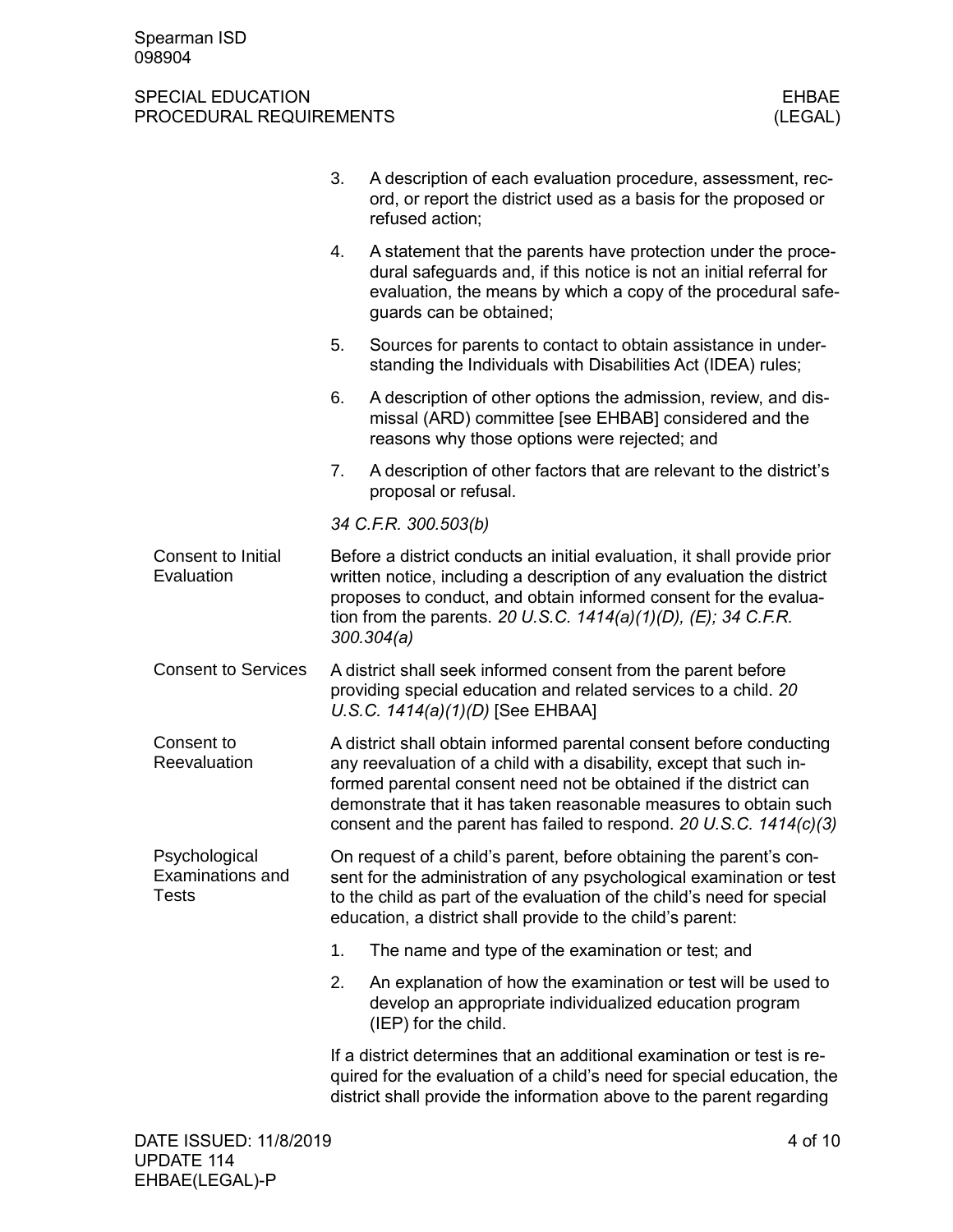|                           | the additional examination or test and shall obtain additional con-<br>sent for the examination of test.                                                                                                                                                                                                              |  |  |  |  |  |  |  |
|---------------------------|-----------------------------------------------------------------------------------------------------------------------------------------------------------------------------------------------------------------------------------------------------------------------------------------------------------------------|--|--|--|--|--|--|--|
|                           | Education Code $29.0041(a)$ , (b)                                                                                                                                                                                                                                                                                     |  |  |  |  |  |  |  |
| <b>Dispute Resolution</b> | The possible options for resolving disputes that arise between a<br>parent and a school district relating to the identification, evaluation,<br>or educational placement of or the provision of FAPE to a student<br>with a disability include, but are not limited to:                                               |  |  |  |  |  |  |  |
|                           | 1.<br>ARD committee meetings, including IEP facilitation if offered<br>by the district, under 19 Administrative Code 89.1196;                                                                                                                                                                                         |  |  |  |  |  |  |  |
|                           | Meetings or conferences with the student's teachers;<br>2.                                                                                                                                                                                                                                                            |  |  |  |  |  |  |  |
|                           | 3.<br>Meetings or conferences, subject to the district's policies, with<br>the campus principal, special education director, superinten-<br>dent, or board;                                                                                                                                                           |  |  |  |  |  |  |  |
|                           | 4.<br>Requesting state IEP facilitation in accordance with 19 Admin-<br>istrative Code 89.1197;                                                                                                                                                                                                                       |  |  |  |  |  |  |  |
|                           | Requesting mediation through the Texas Education Agency<br>5.<br>(TEA) in accordance with 19 Administrative Code 89.1193;                                                                                                                                                                                             |  |  |  |  |  |  |  |
|                           | Filing a complaint with TEA in accordance with 19 Administra-<br>6.<br>tive Code 89.1195; or                                                                                                                                                                                                                          |  |  |  |  |  |  |  |
|                           | 7.<br>Requesting a due process hearing through TEA in accord-<br>ance with 19 Administrative Code 89.1151-.1191.                                                                                                                                                                                                      |  |  |  |  |  |  |  |
|                           | 19 TAC 89.1150                                                                                                                                                                                                                                                                                                        |  |  |  |  |  |  |  |
| Due Process<br>Complaint  | Whenever a due process complaint has been received by a district,<br>the parent shall have an opportunity for an impartial due process<br>hearing, which shall be conducted by an impartial hearing officer<br>selected by TEA. [For TEA rules on due process hearings, see 19<br>Administrative Code 89.1151-.1191.] |  |  |  |  |  |  |  |
| <b>Timeline</b>           | Such due process complaint must set forth an alleged violation that<br>occurred not more than one year before the date the parent knew<br>or should have known about the alleged action that forms the basis<br>of the complaint.                                                                                     |  |  |  |  |  |  |  |
|                           | 20 U.S.C. 1415(f)(1)(A); 19 TAC 89.1151(c), .1170(a)                                                                                                                                                                                                                                                                  |  |  |  |  |  |  |  |
| Exception                 | This timeline shall not apply if the parent was prevented from re-<br>questing a hearing due to:                                                                                                                                                                                                                      |  |  |  |  |  |  |  |
|                           | 1.<br>A specific misrepresentation by a district that it had resolved<br>the problem forming the basis of the complaint; or                                                                                                                                                                                           |  |  |  |  |  |  |  |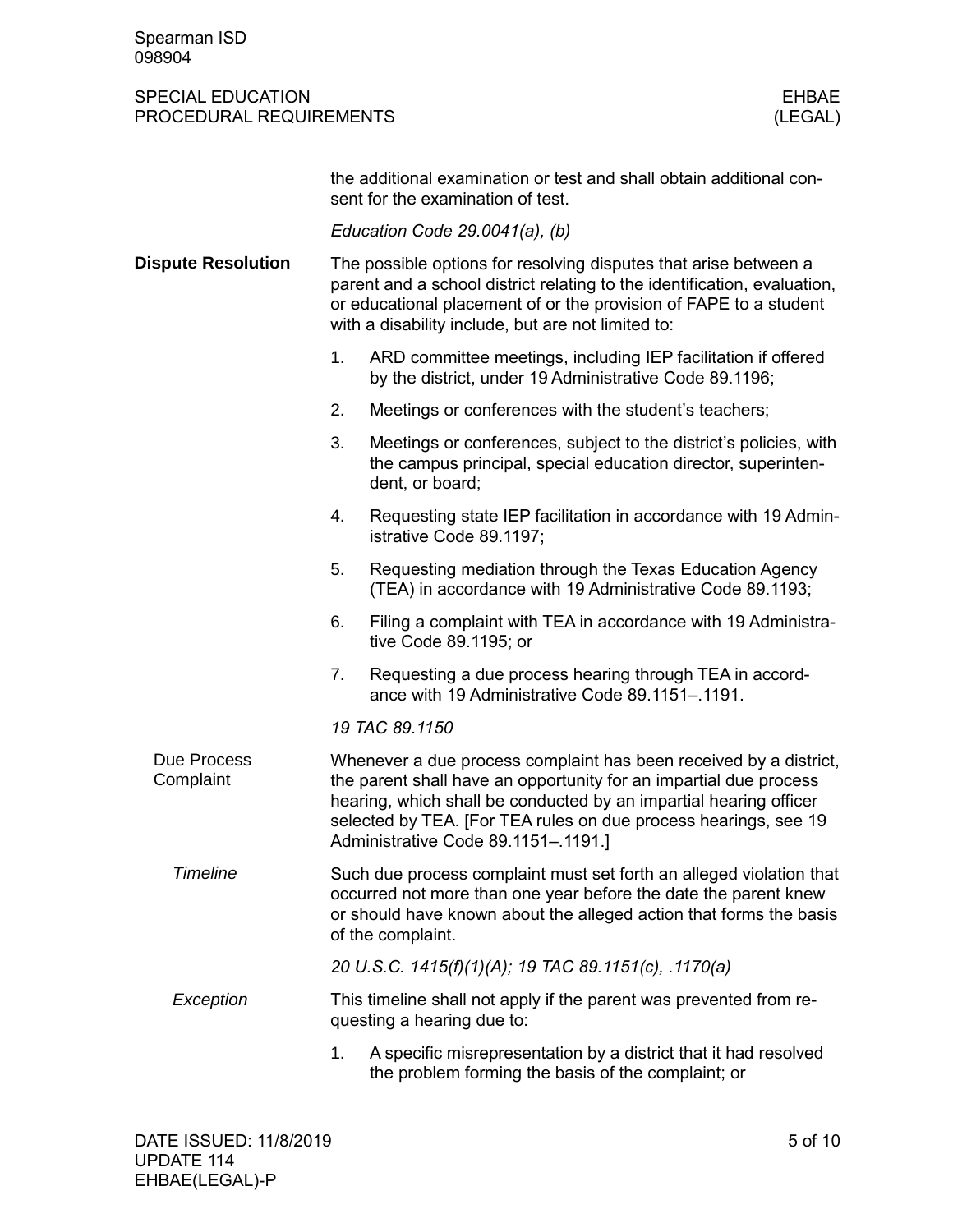|                                                       | A district's withholding of information from the parent that the<br>2.<br>district was required by the IDEA to provide.                                                                                                                                                                                                                                                                                                                                                                                                                                                |
|-------------------------------------------------------|------------------------------------------------------------------------------------------------------------------------------------------------------------------------------------------------------------------------------------------------------------------------------------------------------------------------------------------------------------------------------------------------------------------------------------------------------------------------------------------------------------------------------------------------------------------------|
|                                                       | 20 U.S.C. 1415(f)(3)(D); 34 C.F.R. 300.511(f), 19 TAC 89.1151(d)                                                                                                                                                                                                                                                                                                                                                                                                                                                                                                       |
| "Stay Put"                                            | During the pendency of any proceeding conducted under IDEA part<br>B (except proceedings to challenge a disciplinary change of place-<br>ment or manifestation determination), the child shall remain in the<br>then-current educational placement unless the district and the par-<br>ent agree otherwise. If the child is applying for initial admission to a<br>public school, the child shall, with the consent of the parents, be<br>placed in the public school program until all proceedings have<br>been completed. 20 U.S.C. 1415(j); 34 C.F.R. 300.518, .533 |
| Exception                                             | When a due process hearing has been requested by a parent or<br>district concerning a disciplinary change of placement or manifes-<br>tation determination, the child shall remain in the interim alternative<br>educational setting pending the decision of the hearing officer or<br>until the expiration of the child's assignment to the alternative set-<br>ting, or the 45-day time line, if applicable, whichever occurs first,<br>unless the parent and district agree otherwise. 20 U.S.C.<br>1415(k)(3)(A), 1415(k)(4)(A); 34 C.F.R. 300.533 [See FOF]       |
| <b>Resolution Process</b>                             | Within 15 calendar days of receiving notice of a parent's due pro-<br>cess complaint, and before initiating a due process hearing, a dis-<br>trict shall convene a meeting with the parent and the relevant<br>member or members of the ARD committee. The purpose of the<br>meeting is for the parent to discuss the due process complaint and<br>the facts that form the basis of the due process complaint, so that<br>the district has the opportunity to resolve the dispute.                                                                                     |
|                                                       | The meeting need not be held if the parent and the district agree in<br>writing to waive the meeting, or the parent and the district agree to<br>use the mediation process.                                                                                                                                                                                                                                                                                                                                                                                            |
|                                                       | If the district has not resolved the due process complaint to the sat-<br>isfaction of the parent within 30 calendar days of the receipt of the<br>complaint, the due process hearing may occur. If the district is una-<br>ble to obtain the participation of the parent in the resolution meet-<br>ing after reasonable efforts have been made, the district may, at<br>the conclusion of the 30-day period, request that a hearing officer<br>dismiss the parent's request for a hearing.                                                                           |
|                                                       | 34 C.F.R. 300.510, 19 TAC 89.1183                                                                                                                                                                                                                                                                                                                                                                                                                                                                                                                                      |
| <b>Transfer of Rights to</b><br><b>Adult Students</b> | Not later than one year before the 18th birthday of a student with a<br>disability, the district at which the student is enrolled shall:                                                                                                                                                                                                                                                                                                                                                                                                                               |
|                                                       | Provide to the student and the student's parents:<br>1.                                                                                                                                                                                                                                                                                                                                                                                                                                                                                                                |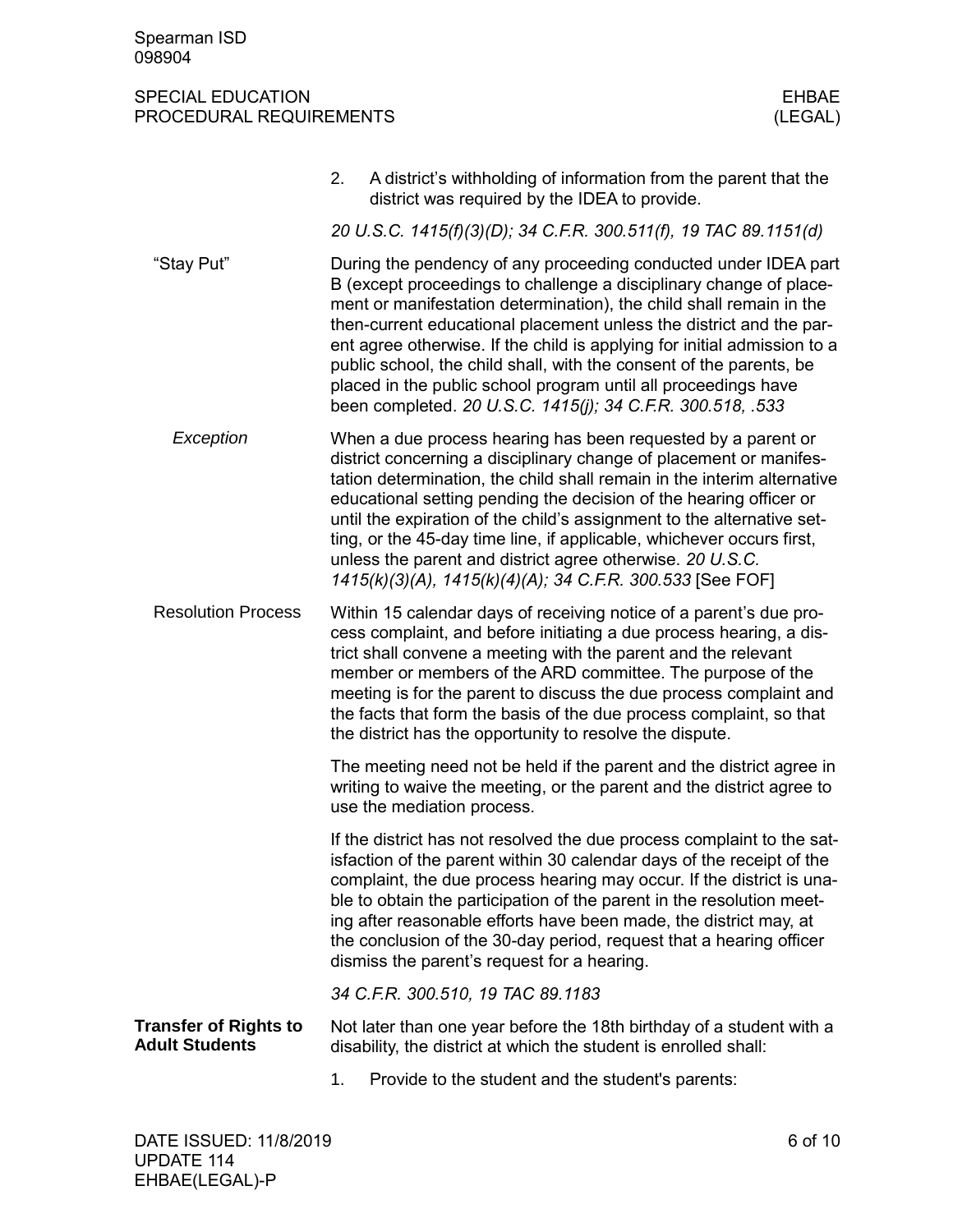|                                                                                             |            | a.       | Written notice regarding the transfer of rights; and                                                                                                                                                                                                                                                                                                                                                               |
|---------------------------------------------------------------------------------------------|------------|----------|--------------------------------------------------------------------------------------------------------------------------------------------------------------------------------------------------------------------------------------------------------------------------------------------------------------------------------------------------------------------------------------------------------------------|
|                                                                                             |            | b.       | Information and resources regarding guardianship, alter-<br>natives to guardianship, including a supported decision-<br>making agreement under Estates Code, Chapter 1357,<br>and other supports and services that may enable the<br>student to live independently; and                                                                                                                                            |
|                                                                                             | 2.         | sources. | Ensure that the student's IEP includes a statement that the<br>district provided the required notice, information, and re-                                                                                                                                                                                                                                                                                         |
|                                                                                             |            |          | If a student with a disability or the student's parent requests infor-<br>mation regarding guardianship or alternatives to guardianship from<br>the district, the district shall provide to the student or parent infor-<br>mation and resources on supported decision-making agreements<br>under Estates Code, Chapter 1357.                                                                                      |
|                                                                                             |            |          | A student with a disability who is 18 years of age or older or whose<br>disabilities of minority have been removed for general purposes<br>under Chapter 31, Family Code, shall have the same right to make<br>educational decisions as a student without a disability. All other<br>rights accorded to parents under Chapter 29, Subchapter A of the<br>Education Code or 20 U.S.C. 1415 transfer to the student. |
|                                                                                             |            |          | 34 C.F.R. 300.520; Education Code 29.017(a), (c), (c-1), (c-2); 19<br>TAC 89.1049(a)                                                                                                                                                                                                                                                                                                                               |
| <b>Notice</b>                                                                               |            |          | When a student reaches the age of 18, a district shall provide writ-<br>ten notice to the student and the student's parents of the transfer of<br>parental rights. This notice is separate and distinct from the re-<br>quirement that, beginning at least one year before the student<br>reaches the age of 18, the student's IEP include a statement re-<br>garding transfer of parental rights.                 |
|                                                                                             |            |          | The notice must include information and resources regarding<br>guardianship, alternatives to guardianship, including a supported<br>decision-making agreement, and other supports and services that<br>enable the student to live independently. The notice must also pro-<br>vide contact information for the parties to use in obtaining addi-<br>tional information.                                            |
|                                                                                             | 89.1049(c) |          | 34 C.F.R. 300.520(a)(3); Education Code 29.017(c); 19 TAC                                                                                                                                                                                                                                                                                                                                                          |
| <b>Special Education</b><br><b>Decision-Making for</b><br><b>Children in Foster</b><br>Care |            |          | A foster parent may act as a parent of a child with a disability, as<br>authorized under 20 U.S.C. Section 1415(b) and its subsequent<br>amendments, if:                                                                                                                                                                                                                                                           |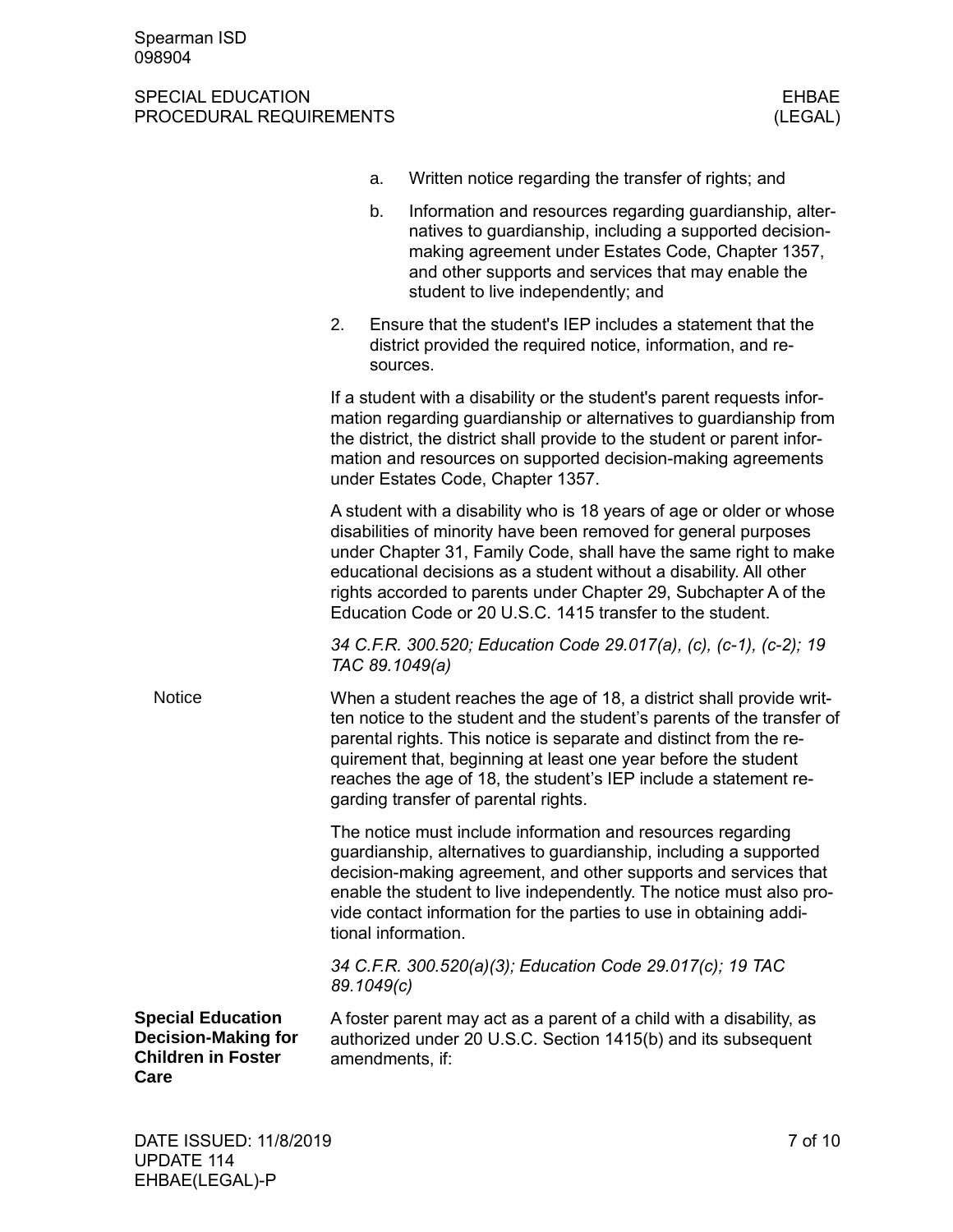|                                                        | 1.                                                                                                                                                                                                                                                                                                                                     |                                                                                                                                                                                 | The Department of Family and Protective Services (DFPS) is<br>appointed as the temporary or permanent managing conser-<br>vator of the child;                                                                             |  |  |
|--------------------------------------------------------|----------------------------------------------------------------------------------------------------------------------------------------------------------------------------------------------------------------------------------------------------------------------------------------------------------------------------------------|---------------------------------------------------------------------------------------------------------------------------------------------------------------------------------|---------------------------------------------------------------------------------------------------------------------------------------------------------------------------------------------------------------------------|--|--|
|                                                        | 2.                                                                                                                                                                                                                                                                                                                                     | The rights and duties of the department to make decisions re-<br>garding education provided to the child under Family Code<br>153.371 have not been limited by court order; and |                                                                                                                                                                                                                           |  |  |
|                                                        | 3.                                                                                                                                                                                                                                                                                                                                     |                                                                                                                                                                                 | The foster parent agrees to:                                                                                                                                                                                              |  |  |
|                                                        |                                                                                                                                                                                                                                                                                                                                        | a.                                                                                                                                                                              | Participate in making special education decisions on the<br>child's behalf; and                                                                                                                                           |  |  |
|                                                        |                                                                                                                                                                                                                                                                                                                                        | b.                                                                                                                                                                              | Complete a training program that complies with mini-<br>mum standards established by agency rule.                                                                                                                         |  |  |
| Training                                               | A foster parent who will act as a parent of a child with a disability<br>must complete a training program before the next scheduled ARD<br>committee meeting for the child but not later than the 90th day after<br>the date the foster parent begins acting as the parent for the pur-<br>pose of making special education decisions. |                                                                                                                                                                                 |                                                                                                                                                                                                                           |  |  |
|                                                        | A district may not require a foster parent to retake a training pro-<br>gram to continue serving as a child's parent or to serve as the sur-<br>rogate parent for another child if the foster parent has completed a<br>training program to act as a parent of a child with a disability pro-<br>vided by:                             |                                                                                                                                                                                 |                                                                                                                                                                                                                           |  |  |
|                                                        | 1.                                                                                                                                                                                                                                                                                                                                     | DFPS;                                                                                                                                                                           |                                                                                                                                                                                                                           |  |  |
|                                                        | 2.                                                                                                                                                                                                                                                                                                                                     |                                                                                                                                                                                 | A school district;                                                                                                                                                                                                        |  |  |
|                                                        | 3.                                                                                                                                                                                                                                                                                                                                     |                                                                                                                                                                                 | An education service center; or                                                                                                                                                                                           |  |  |
|                                                        | 4.                                                                                                                                                                                                                                                                                                                                     |                                                                                                                                                                                 | Any other entity that receives federal funds to provide special<br>education training to parents.                                                                                                                         |  |  |
|                                                        |                                                                                                                                                                                                                                                                                                                                        | A foster parent who is denied the right to act as a parent by a<br>school district may file a complaint with TEA in accordance with<br>federal law and regulations.             |                                                                                                                                                                                                                           |  |  |
|                                                        | parent.                                                                                                                                                                                                                                                                                                                                |                                                                                                                                                                                 | Not later than the fifth day after the date a child with a disability is<br>enrolled in a school, DFPS must inform the appropriate school dis-<br>trict if the child's foster parent is unwilling or unable to serve as a |  |  |
|                                                        | Education Code 29.015; 19 TAC 89.1047                                                                                                                                                                                                                                                                                                  |                                                                                                                                                                                 |                                                                                                                                                                                                                           |  |  |
| <b>Appointment of</b>                                  |                                                                                                                                                                                                                                                                                                                                        |                                                                                                                                                                                 | These provisions apply to a child with a disability for whom:                                                                                                                                                             |  |  |
| <b>Surrogate Parent for</b><br><b>Certain Children</b> | 1.                                                                                                                                                                                                                                                                                                                                     |                                                                                                                                                                                 | DFPS is appointed as the temporary or permanent managing<br>conservator of the child; and                                                                                                                                 |  |  |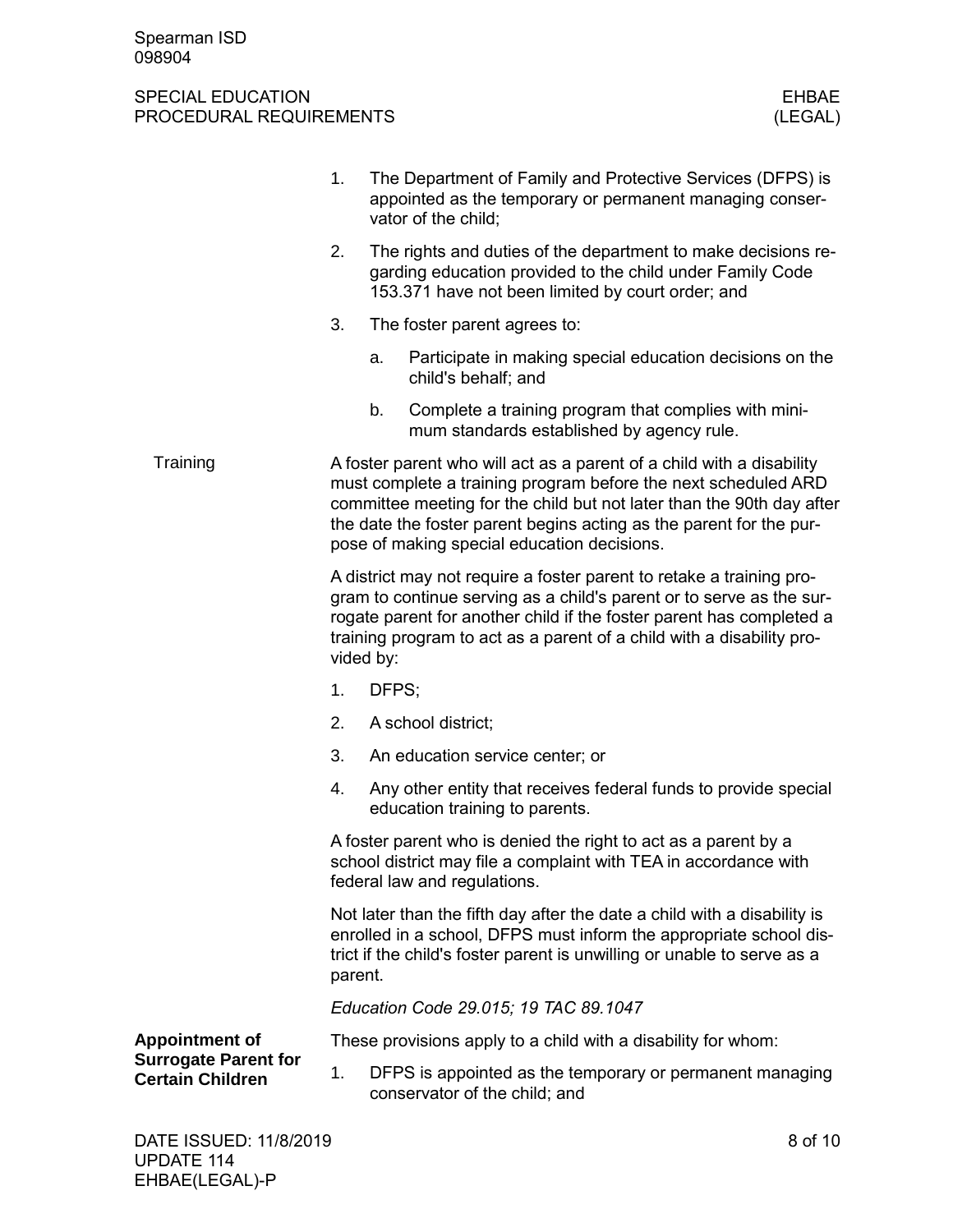|                                                           | 2.                                                                                                                                                                                                                                                                                                              |                                                                                                                                                          | The rights and duties of the department to make decisions re-<br>garding the child's education under Family Code 153.371<br>have not been limited by court order. |  |  |  |
|-----------------------------------------------------------|-----------------------------------------------------------------------------------------------------------------------------------------------------------------------------------------------------------------------------------------------------------------------------------------------------------------|----------------------------------------------------------------------------------------------------------------------------------------------------------|-------------------------------------------------------------------------------------------------------------------------------------------------------------------|--|--|--|
|                                                           | A school district must appoint an individual to serve as the surro-<br>gate parent for a child if the district is unable to identify or locate a<br>parent for a child with a disability or the foster parent of a child is<br>unwilling or unable to serve as a parent for the purposes of this<br>subchapter. |                                                                                                                                                          |                                                                                                                                                                   |  |  |  |
|                                                           |                                                                                                                                                                                                                                                                                                                 | Education Code $29.0151(a)$ –(b)                                                                                                                         |                                                                                                                                                                   |  |  |  |
| <b>Eligibility and Duties</b><br>of a Surrogate<br>Parent | A surrogate parent appointed by a school district may not be an<br>employee of TEA, the school district, or any other agency involved<br>in the education or care of the child; or have any interest that con-<br>flicts with the interests of the child.                                                       |                                                                                                                                                          |                                                                                                                                                                   |  |  |  |
|                                                           |                                                                                                                                                                                                                                                                                                                 | A surrogate parent appointed by a district must:                                                                                                         |                                                                                                                                                                   |  |  |  |
|                                                           | 1.                                                                                                                                                                                                                                                                                                              |                                                                                                                                                          | Be willing to serve in that capacity;                                                                                                                             |  |  |  |
|                                                           | 2.                                                                                                                                                                                                                                                                                                              | ests;                                                                                                                                                    | Exercise independent judgment in pursuing the child's inter-                                                                                                      |  |  |  |
|                                                           | 3.                                                                                                                                                                                                                                                                                                              |                                                                                                                                                          | Ensure that the child's due process rights under applicable<br>state and federal laws are not violated;                                                           |  |  |  |
|                                                           | 4.                                                                                                                                                                                                                                                                                                              | Complete a training program that complies with minimum<br>standards established by agency rule within the time specified<br>in Education Code 29.015(b); |                                                                                                                                                                   |  |  |  |
|                                                           | 5.                                                                                                                                                                                                                                                                                                              |                                                                                                                                                          | Visit the child and the school where the child is enrolled;                                                                                                       |  |  |  |
|                                                           | 6.                                                                                                                                                                                                                                                                                                              |                                                                                                                                                          | Review the child's educational records;                                                                                                                           |  |  |  |
|                                                           | 7.                                                                                                                                                                                                                                                                                                              |                                                                                                                                                          | Consult with any person involved in the child's education, in-<br>cluding the child's:                                                                            |  |  |  |
|                                                           |                                                                                                                                                                                                                                                                                                                 | а.                                                                                                                                                       | Teachers;                                                                                                                                                         |  |  |  |
|                                                           |                                                                                                                                                                                                                                                                                                                 | b.                                                                                                                                                       | Caseworkers;                                                                                                                                                      |  |  |  |
|                                                           |                                                                                                                                                                                                                                                                                                                 | C.                                                                                                                                                       | Court-appointed volunteers;                                                                                                                                       |  |  |  |
|                                                           |                                                                                                                                                                                                                                                                                                                 | d.                                                                                                                                                       | Guardian ad litem;                                                                                                                                                |  |  |  |
|                                                           |                                                                                                                                                                                                                                                                                                                 | е.                                                                                                                                                       | Attorney ad litem;                                                                                                                                                |  |  |  |
|                                                           |                                                                                                                                                                                                                                                                                                                 | f.                                                                                                                                                       | Foster parent; and                                                                                                                                                |  |  |  |
|                                                           |                                                                                                                                                                                                                                                                                                                 | g.                                                                                                                                                       | Caregiver; and                                                                                                                                                    |  |  |  |
|                                                           | 8.                                                                                                                                                                                                                                                                                                              |                                                                                                                                                          | Attend meetings of the child's ARD committee.                                                                                                                     |  |  |  |
|                                                           |                                                                                                                                                                                                                                                                                                                 |                                                                                                                                                          |                                                                                                                                                                   |  |  |  |